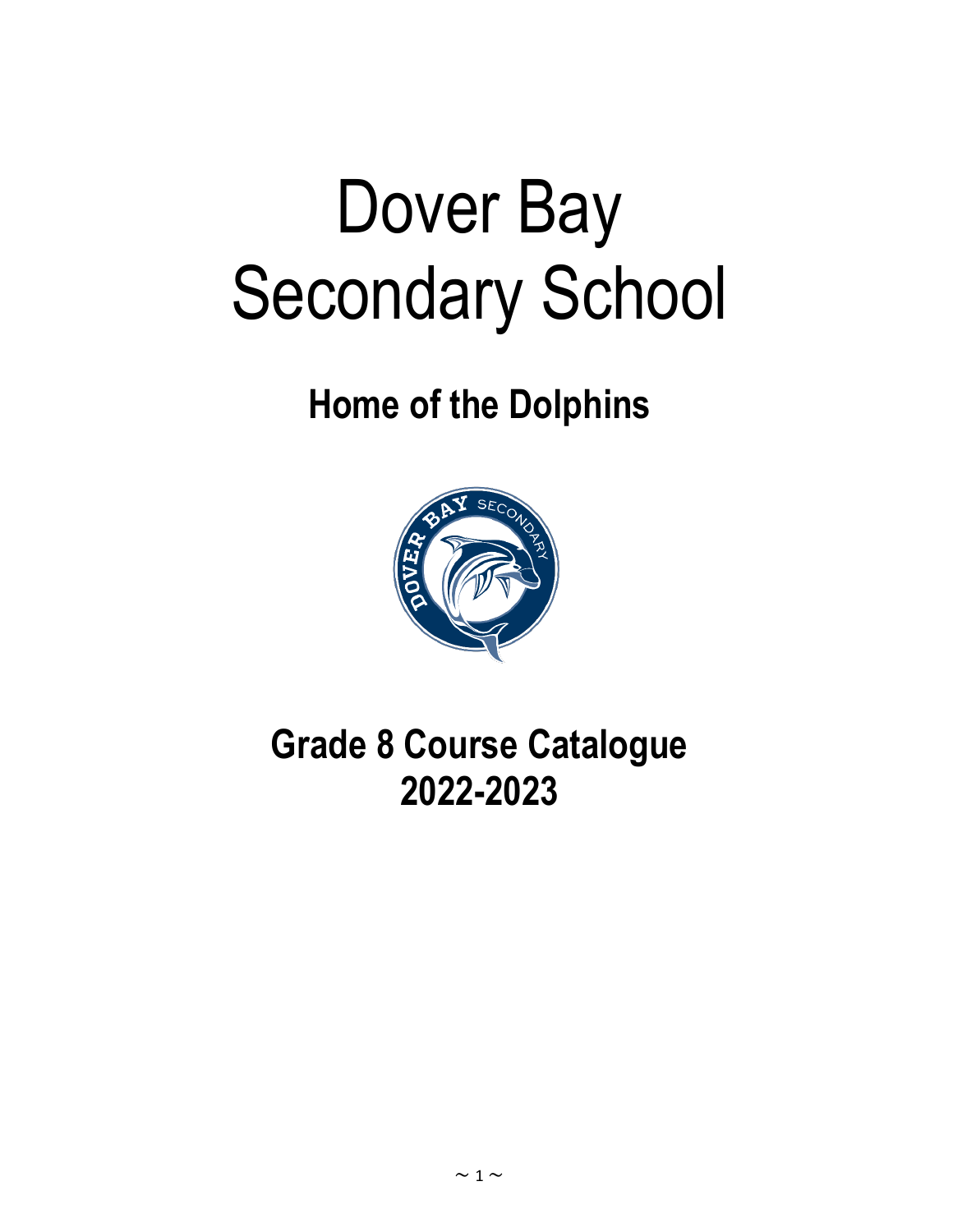# **WELCOME TO DOVER BAY SECONDARY SCHOOL!**

**Here is a little introduction to Dover Bay...**

**Principal: Mr. G. Steel**

**Vice Principals: Mr. S. Christianson Ms. K. Hart**

The Dover Bay Secondary School Community is looking forward to your arrival in September. Together we are building a community of learners engaging in new ways of learning. Our grade 8 program integrates academic subjects, provides opportunities for creativity and builds in experiences that are relevant, challenging, inspiring, and personalized.

As you move through your high school years you will have opportunities to build social responsibility by connecting to the community and to the world beyond. You will gain skills, talents, and passions that will prepare you for your life after high school.

Dover Bay offers students a wide range of learning opportunities in a supportive and secure environment. Our school is committed to learner-focused instruction, strives to give students the support they need to achieve academically and to develop their unique talents**.** Our mission is to help students become confident learners able to meet the challenges of the future.

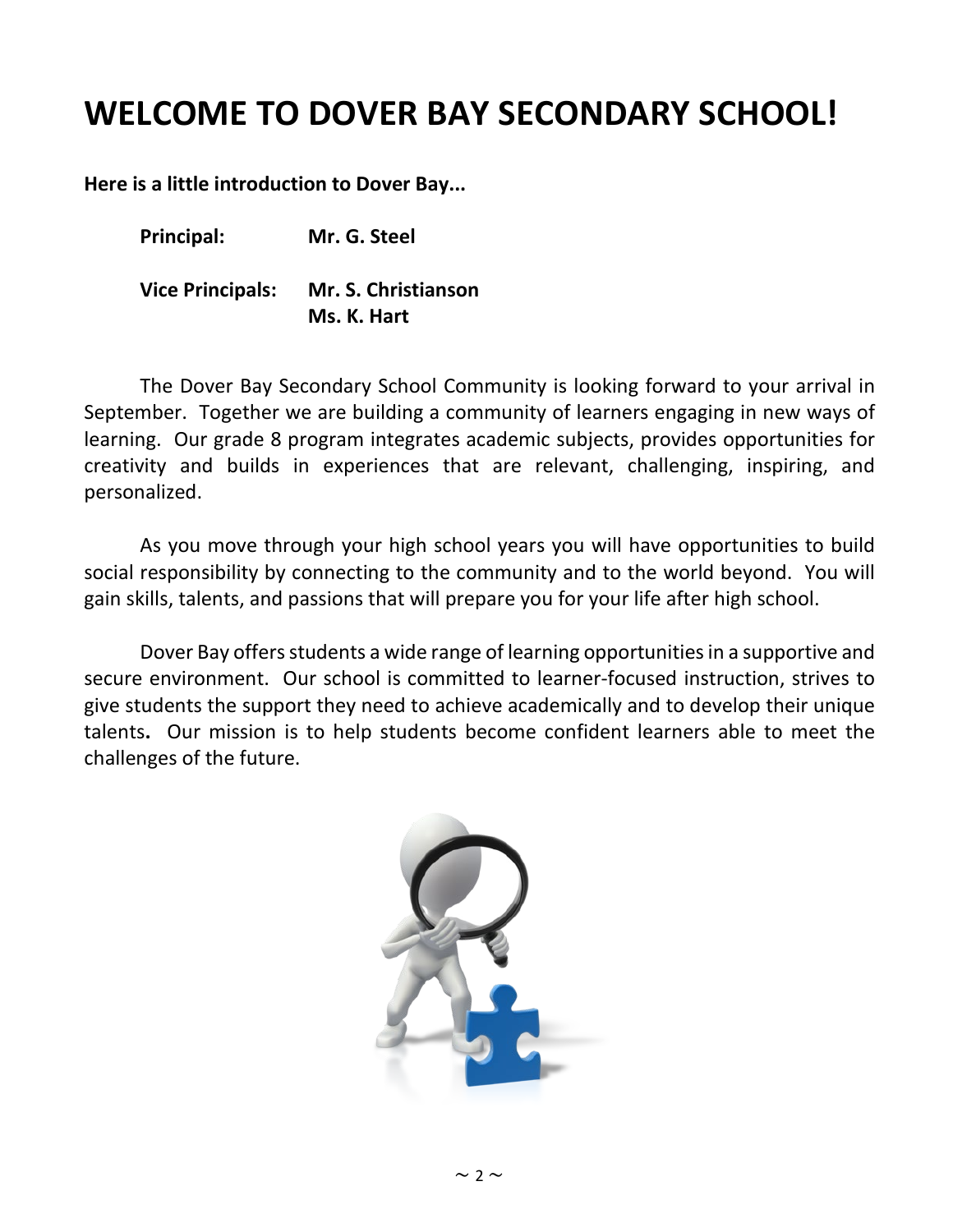# **Here is some information about attending Dover Bay**

# **Where do I go on the first day of school?**

On the first day of school in September all grade 8 students report to the **front entrance** where you will be grouped into your homeroom. From there you will go with your homeroom teacher to your homeroom classroom where you will be given your schedule of classes, your locker and information about lockers, locks, school fees, etc. You will also follow your timetable and go to each of your classes to meet your teachers.

## **Homeroom Class**

Your homeroom teacher will be one of your grade 8 POD teachers. There will be homeroom at the start of each day for the first week of the school year. Periodically throughout the year, homeroom teachers will provide a variety of special activities for their grade 8 classes.

# **Where do I keep my things?**

In September you will be assigned a locker. Students are encouraged to use a Dudley combination lock that can be purchased in April during your tour or in September from your homeroom teacher. A second lock is recommended for the physical education change room during your Healthy Learning class. Please lock up your things**,** leave valuables at home and keep your combination a secret.

# **What courses will I take next year?**

- Humanities 8 (English and Social Studies)
- STEM 8 (Science and Math)
- Healthy Learning 8 (Physical Education and Healthy Lifestyle Education)
- French 8
- Careers 8



#### **You will also have a choice of:**

- Elective choices of Fine Arts and Skills & Trades
- Performing Arts Academy 8 & other electives
- Band 8 & other electives

See Page 6 for Grade 8 course descriptions.

# **What do I have to wear for Healthy Learning?**

Appropriate gym clothing is required for class. You may wear any type of shorts (except cut-offs), T-shirt (a change of shirt is recommended), socks and running shoes. Sweat/tracksuits may also be worn. You should be prepared to go outside so we recommend you bring extra clothing when necessary.

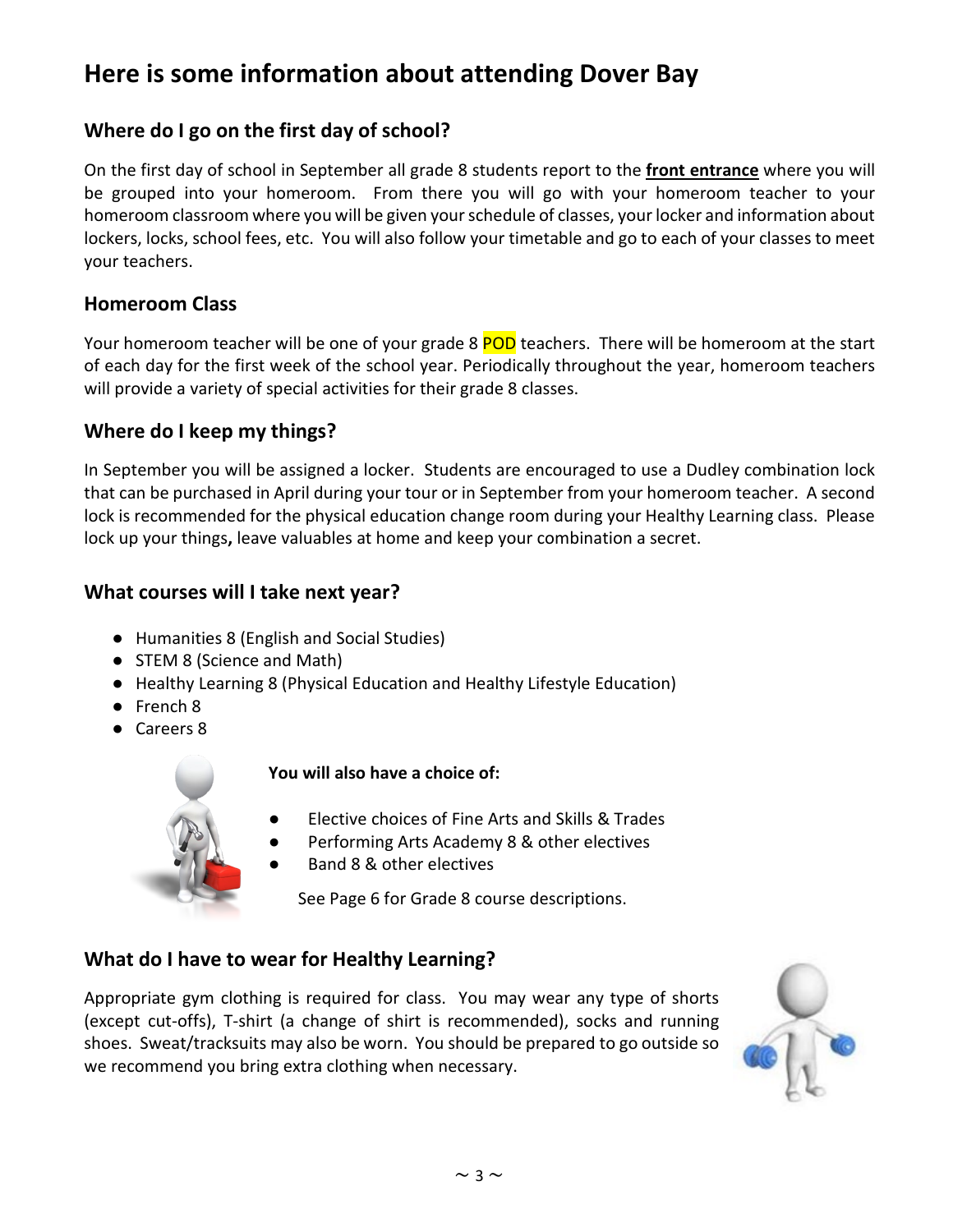# **What kind of school supplies do I need?**

In grade 8 you will be using technology for a lot of your learning and for many of your assignments. Each classroom has a few Chromebooks for students to share. If you have one at home please bring it along. You will also use basic supplies like pens, pencils, and lined note paper. Most students use 3 ring binders that have a zipper closure for notes and assignments. Your subject teachers will let you know if you need any additional supplies.

# **So, what else is offered at Dover Bay?**

Lots and lots of activities! Get involved, have fun, and make new friends.

Here are some examples:

| <b>Band</b>                 | Volleyball               |
|-----------------------------|--------------------------|
| <b>Student Council</b>      | <b>Cross Country</b>     |
| <b>Theatre</b>              | <b>Wrestling</b>         |
| <b>Library Club</b>         | <b>Track &amp; Field</b> |
| <b>Travel Opportunities</b> | Golf                     |
| <b>Eco Club</b>             | <b>Field Hockey</b>      |
| <b>Scorekeepers</b>         | <b>Basketball</b>        |
| <b>Model United Nations</b> | Soccer                   |
| <b>Board Games Club</b>     | <b>Knitting Club</b>     |
| Homework Club               | <b>Rainbow Alliance</b>  |
|                             |                          |

# **Student's Council**

The Student Council at Dover Bay is very active and organizes lots of fun activities like: gym riot, noon hour activities like Battle of the Bands, and special activities on Halloween, Christmas and Valentine's Day. Join in! Become involved in student government. Help plan the social events, fundraising, and community charity activities. Be an active voice through students'

council. Service points are credited to students who demonstrate leadership and service to our school community.



# **What happens after Grade 8?**

In grade 9 all students take the following core subjects: Humanities, Math, Science, and Healthy Learning. Electives make up the rest of your program and there is a great variety to choose from: Drama, Technology, Foods, Computers, Music, Art and Mechanics, are just a few. Counsellors meet with students in early spring to discuss course choices.

In order to graduate you must earn 80 credits of coursework in grades 10, 11 and 12. Although you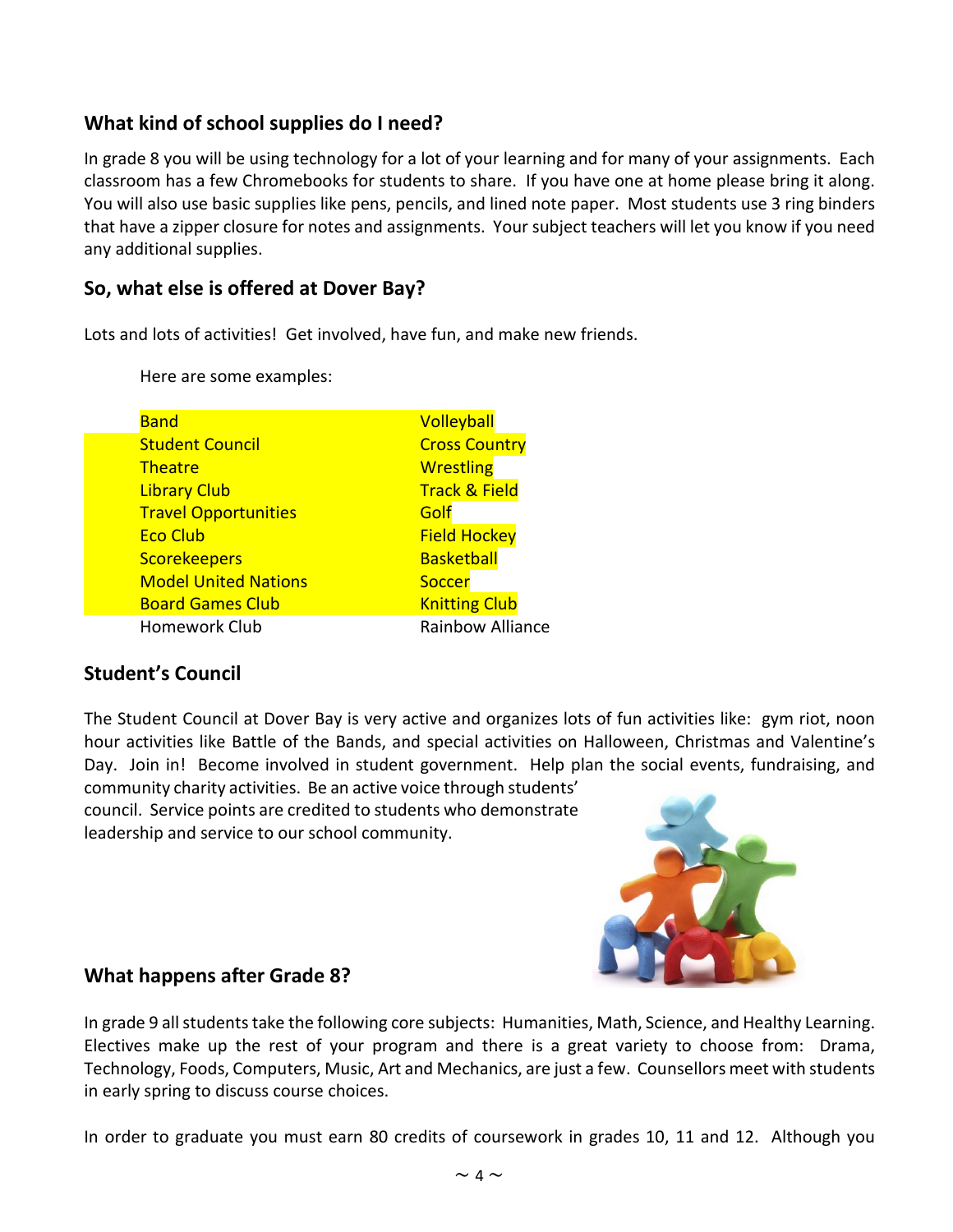continue to take courses like English, Social Studies, Science and Math, you will be given a lot of choices in determining your senior courses. It is never too early to be thinking about what you want to do when you finish school as this will help you decide what courses to take as you move toward graduation. You and your parents will learn more about graduation requirements over the next few years.

# **Who can help me at Dover?**



Homeroom Teacher - your homeroom teacher will help you through the first few days - with all the paperwork, timetables, locker stuff etc. – and through the rest of the year

Classroom Teachers – It is very important to communicate with your teachers and to ask for help when you need it. Most teachers are happy to arrange after school hours for extra help if you need it.

Aboriginal Education Teacher – supports Aboriginal students in a variety of ways at Dover Bay.

Counsellors – Your counsellor is available to discuss your progress in your courses, plans for the future and any personal concerns or problems you may have. Students are encouraged to self-advocate and make an appointment to see their counsellor regarding these concerns. Counsellors are assigned to students by their last name.

| Last names starting with:    | <b>Counsellor Name:</b> |
|------------------------------|-------------------------|
| A, B, C, D, E, F             | Mr. Wei                 |
| G, H, I, J, K, L             | Ms. Sunde               |
| M, N, O, P                   | Mr. Van Grootel         |
| Q, R, S, T, U, V, W, X, Y, Z | Mr. Wright              |

Principal – Mr. Steel responsible for the overall operation of the school, including the supervision of all staff members working at Dover, student learning and instruction in the classrooms and student safety and behaviour.

Vice Principals – Dover Bay has two Vice Principals. The primary job of the Vice Principals is the management of student programs and student behaviour. The Vice Principals work closely with students, teachers and parents to have students successfully complete the high school experience in a positive way.

Educational Assistants – Help students in some classes, in the 'HUB', and in the Learning Intervention room.

Peer Tutors - are grade 11 and 12 students who might be in your class helping your teacher and the students within the class.

Aboriginal Education Assistant – supports Aboriginal students in a variety of ways at Dover Bay.

The HUB/Learning Interventions – Support teachers provide course adaptations/modifications for student learning in the regular classroom.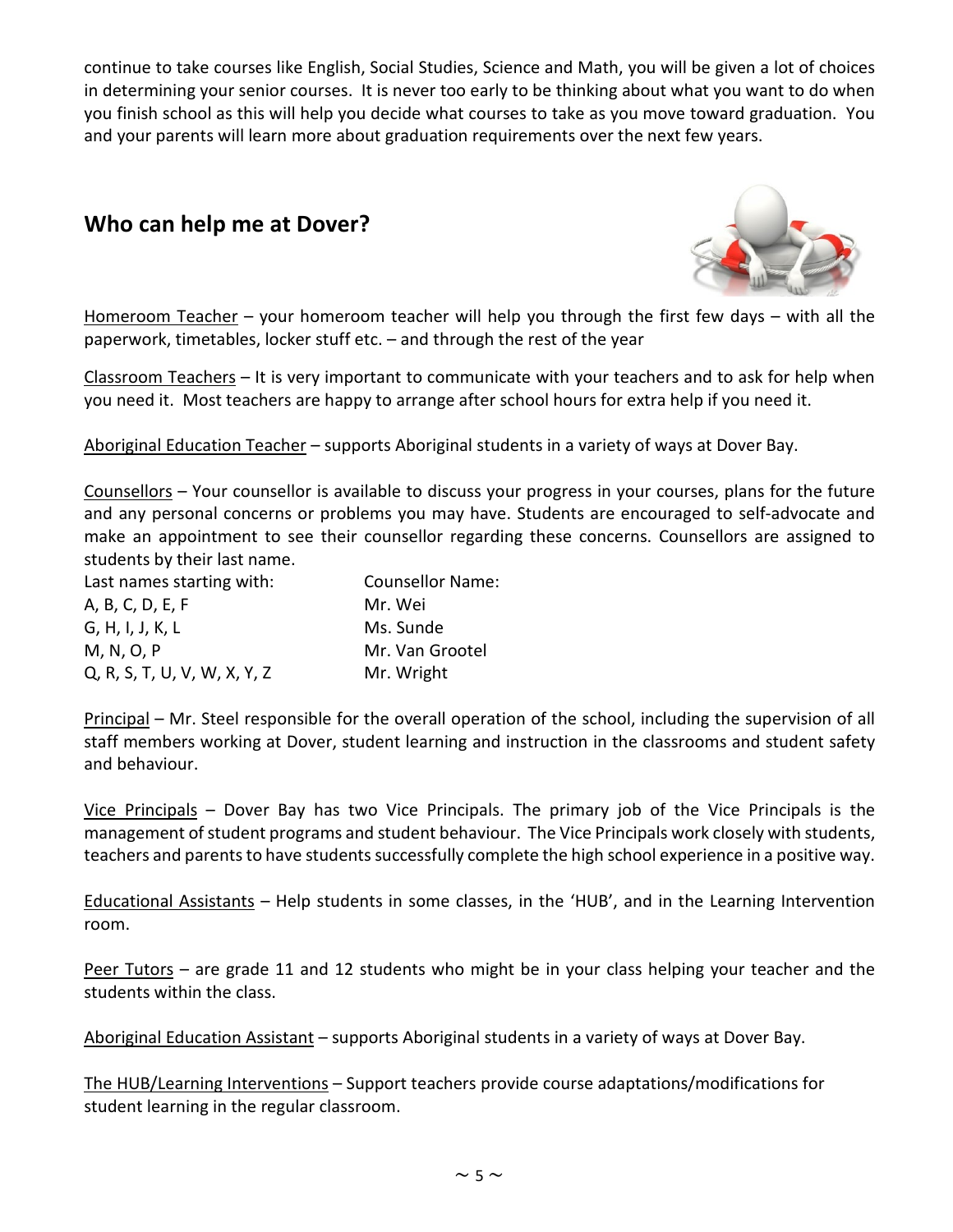Student Support Teachers – work with classroom teachers and coordinate Individualized Education Plans and Student Learning Plans alongside students and parents.

# **Grade 8 Course Descriptions**





# **Humanities 8**

Humanities 8 is a linear (year long) course that combines elements of both English and Social Studies 8 curricula. Students will learn about the 4 pillars of Humanities: culture/society, economy/technology, politics/law, and environment. Through a balanced literacy approach that includes different instructional methods, including inquiry, students will focus on the core competencies: Reading and Viewing, Oral Language (Speaking and Listening), and Writing and Representing.

## **STEM 8**

The Math portion of this combined course consists of five major strands: number operations, probability and data analysis, algebra, geometry and measurement. Students are expected to use a calculator to assist them with their calculations for most topics in this course. The Science portion course is an introduction to the skills and knowledge of the Scientific Method. Students will learn the tools, procedures, and basic skills of scientific investigation. Students work in pairs in laboratory situations and learn to write a formal lab report. As well, projects and reports of different formats are assigned, and students have the opportunity to do some simple basic research. Areas of study include: Cells and Systems, Optics, Fluids and Dynamics, and Water Systems on Earth.



# **Healthy Learning 8**

Healthy Learning places an emphasis on physical movement and skill development, along with education and discussion on healthy living – active lifestyle and healthy eating habits, healthy relationships, safety and injury prevention and substance abuse/misuse.

## **French 8**

This is an introductory course which develops communication skills and cultural awareness. Learn basic communication skills in listening, speaking, reading and writing. Experience the fascinating language and culture of French speaking countries and regions through a variety of real-life themes, cultural activities and projects.

## **Careers 8**

In careers 8 you will begin the five-year journey to discover your goals and develop skills that will assist you to make informed decisions as you plan your future education and career paths.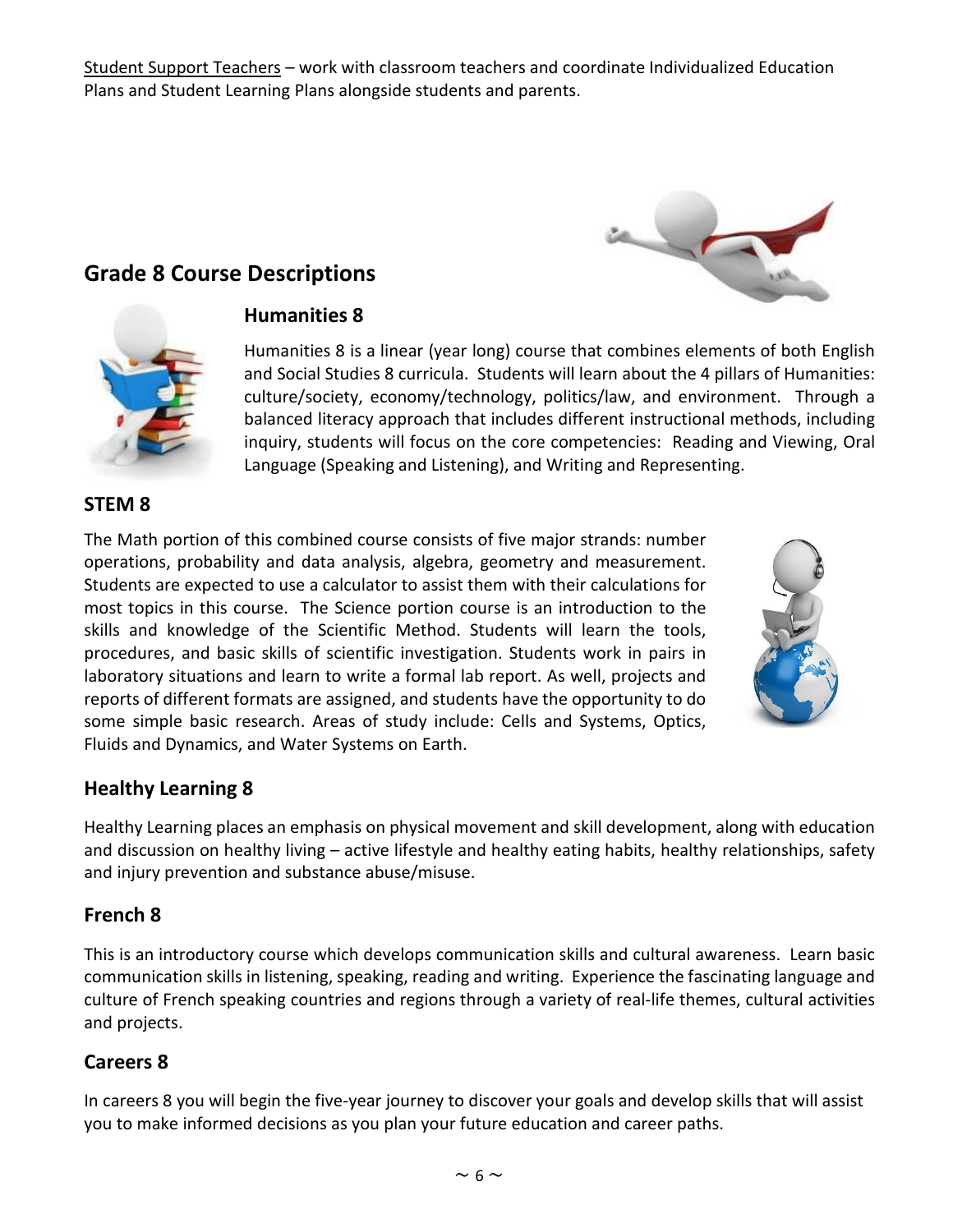# **SKILLS AND TRADES AND FINE ARTS OFFERINGS**

**Foods** – This course introduces students to basic food preparation. Topics covered include nutrition, safety and sanitation.

**Textiles (Sewing)** – This is an exploratory course for Grade 8 students to experience the field of textiles. They will learn to complete complex tasks that require multiple skills, tools, and technologies. Students will be introduced to designing and creating simple projects; hand and machine sewing techniques; safety procedures; and appropriate uses of basic sewing tools. They will use their new skills to complete several projects (felt monster, coffee cup cozy, boxer shorts, apron) while also considering ways to minimize waste and their impact on the environment.

**Drama** – Drama 8 is an energetic introduction to the magic of theatre. We will learn the basics of working together as we learn to produce tableaux for performance and touch on Readers' Theatre. Participation in this course can lead into regular Drama 9 or serve as an introduction to Performance Academy 9.

**Art** – This fast-paced art course focuses on a few projects. Drawing skills are taught using exercises and a portrait project. Shading to show form is introduced. Colour theory is touched on during a painting project and a clay project rounds out this course.

**Dance** – This beginner dance course introduces a variety of genres, including hip hop, jazz, tap and contemporary. Come and enjoy movement through dance. No dance experience necessary!

**Information Technology** (**Computer Lab**) – prepares students to use Dover Bay's computer network and includes Internet safety. Students will practice touch typing technique, develop internet research skills and have an opportunity to develop desktop publishing skills.



**Woodwork –** Woodwork 8 is an introduction to the design process, as well as the essential skills and habits required to use woodworking tools and machinery safely and correctly, including procedures for processing lumber and common joinery and finishing techniques. Students will learn the procedures necessary to create a push stick, a 3D puzzle, a household item, and at least one personal project.

fabrication.

**Metalwork –** This course introduces students to the world of welding and metal

**Outdoor Education –** This course is designed for students to develop an understanding and appreciation of various outdoor physical activities. Students will participate in different outdoor activities that influence the health and well-being of individuals and the environment. Example activities could be: local seashore hikes, orienteering, and geocaching.

**Robotics –** This is an introductory course to the uses of electronics and robotics and is part of the new STEM curriculum. Students will explore components of an electric circuit, basic robot behavior's, robotics coding and programming. This hands-on course allows students to learn with robotics equipment including VEX robots, Mindstorms Lego Robot, Arduino programming and many more.